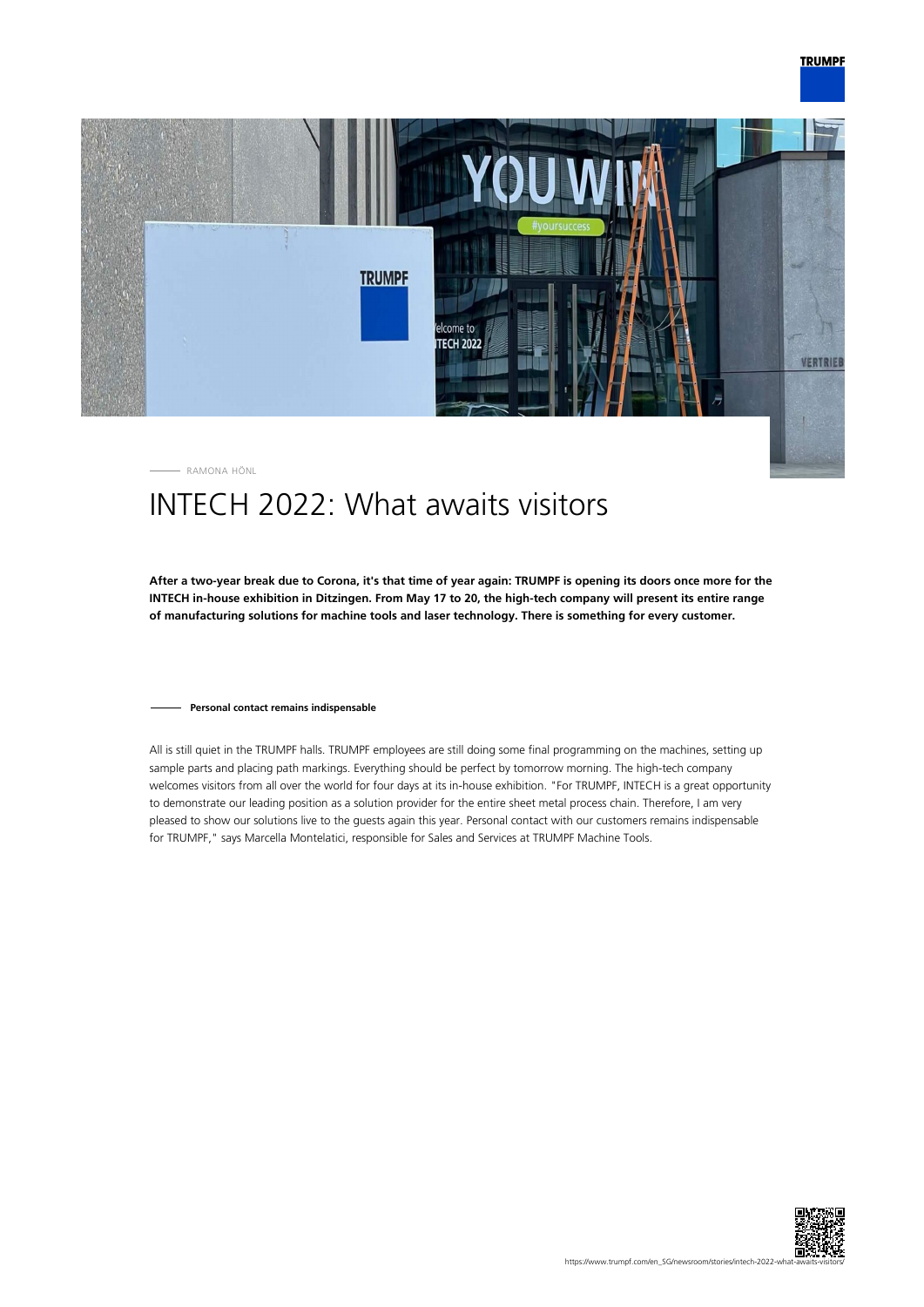

Marcella Montelatici, Managing Director at TRUMPF Machine Tools for Sales and Services: "INTECH is a great opportunity for TRUMPF to demonstrate our leading position as a solution provider for the entire sheet metal process chain."

### **TRUMPF expects 1800 visitors from 33 countries**

TRUMPF expects a total of about 1,600 visitors during the four days of the trade show. 33 nationalities from around the world will be represented, including Brazil, Egypt, Saudi Arabia and Tunisia. Only from Asia no guests will come due to the partly still hard Corona quarantine rules there. Approximately 670 TRUMPF employees will be on duty for the entire duration of the event. Visitors can expect to find a total of 61 solutions for sheet metal production in the Costumer Center (CC), the Laser Application Center (LAC) and the AM showroom.



TRUMPF employees unpack sample components in the Smart Factory, which will be on display